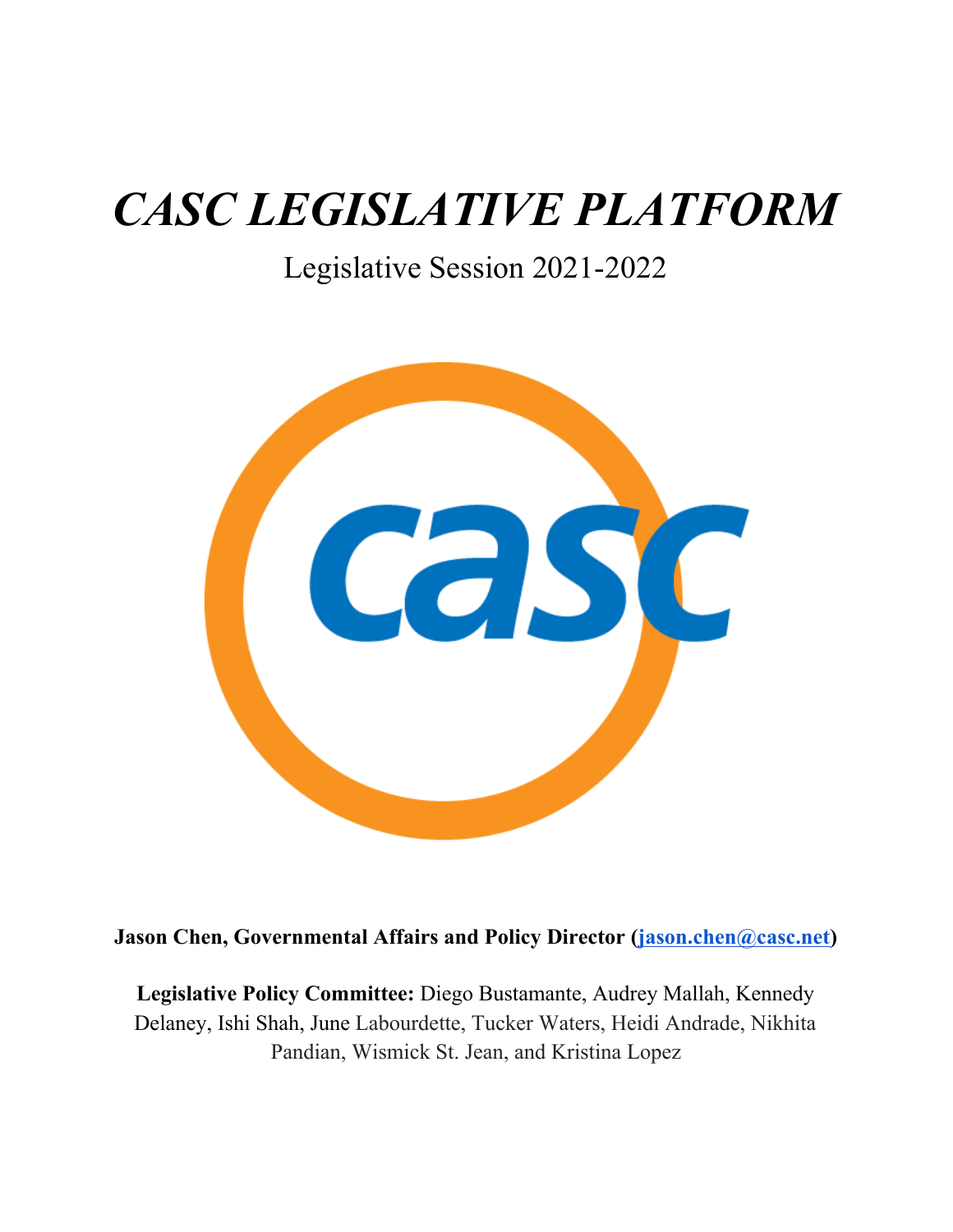## **TABLE OF CONTENTS**

| <b>COVID/School Reopenings</b>                | 2              |
|-----------------------------------------------|----------------|
| Systemic Racial and Socioeconomic Disparities | $\mathfrak{Z}$ |
| <b>Student Health and Safety</b>              | 5              |
| Environmental Sustainability                  | $\overline{7}$ |
| <b>School Culture and Environment</b>         | 8              |
| Civic Engagement                              | 9              |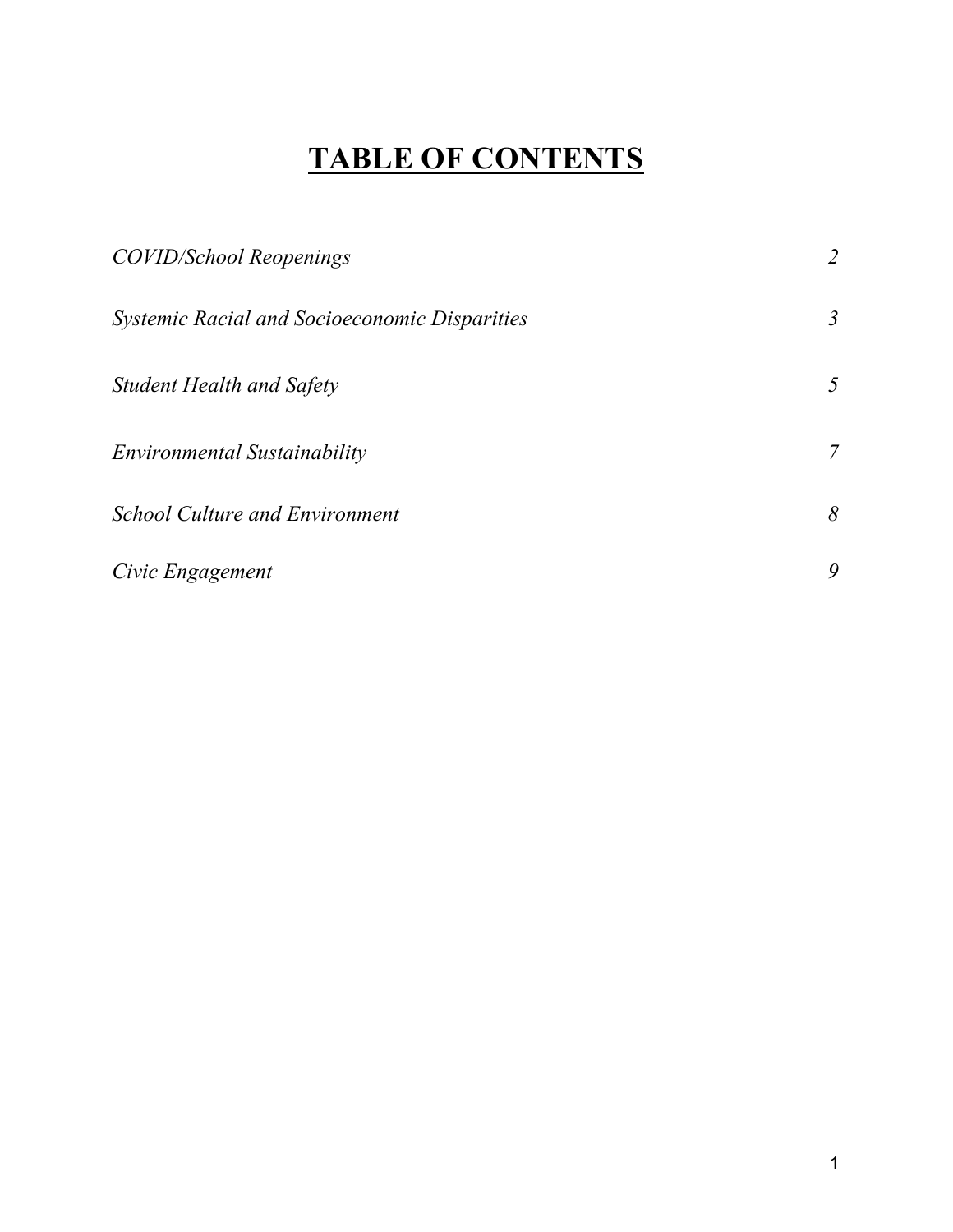## **COVID/School Reopenings**

#### **● Grading**

- Support uniform grading policy including the utilization of equity when determining grading practices. These policies should be tier based and conform to schools' individual needs.
- Support the establishment of equal learning experiences and deliverance of content for students regardless of what educational tier they are in or the relative experience of their peers.

#### **● Attendance**

○ Support a uniform attendance policy including leeway regarding quarantine status and technology difficulties.

#### **● Learning Disabilities and Special Education**

- Support a system that caters to certain learning disabilities including increased teacher to student communication and understanding.
- Support priority movement to hybrid or in-person classes to provide the best possible learning experience and accommodations to disabled students.
- Support the creation of an abundance of materials for both disabled and non-disabled students to better supplement all students' learning in all education tiers.

#### **● Technology Divide**

- Support for uniform access to technology including internet hotspots and devices for both students and faculty.
- Support leniency regarding technical difficulties including such things as: video call connectivity issues, failure to submit assignments due to a lack of internet connectivity or insufficient technology, lack of access to study materials.

#### ● **Access to Supplemental Opportunities**

- Support a system that aids students in receiving adequate supplemental extracurricular activities, access to test-taking or studying opportunities, and activities necessary for college admissions.
- Support the suggestion of a student information catalogue regarding scholarships, clubs, sports, and by the State Board of Education for highschools across California. Provide students who were unable to participate in sports, clubs, and other activities elemental to the highschool experience with priority access to those activities via the catalogue.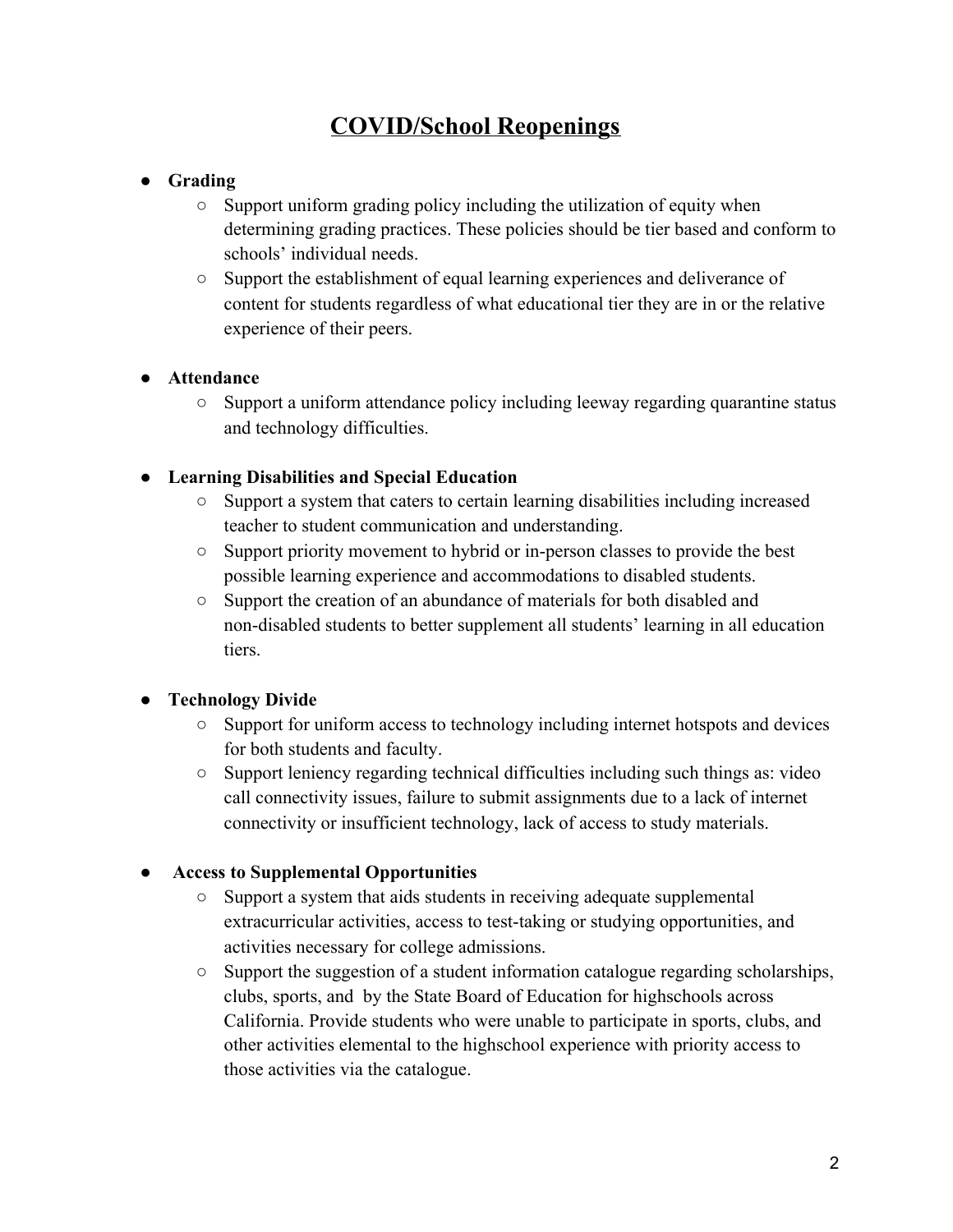### **Systemic Racial and Socioeconomic Disparities**

#### **● Achievement Gap**

- Support creating a network of support systems outside the classroom including bilingual peer tutors and bilingual counselors for English Language Learners.
- Support schools adopting teaching models dedicated to personalized learning.

#### **● Standardized Testing**

- Support creating and implementing a Standardized Testing Advisory Council to evaluate the design and administration of the tests.
- Support developing tests in different languages.

#### **● College Preparation/Admissions Practices**

- Support schools offering an accessible resource list of available scholarships and their criteria, deadlines, and other additional important information.
- Support schools offering free, accessible seminars and workshops to provide guidance in the college admissions process including scholarships, applications, and essays.

#### **● Inclusive Curriculum**

 $\circ$  Support adopting curriculums committed to teaching texts & topics related to ethnic studies and black history as well as using materials written by BIPOC authors.

#### **● Diverse Teachers and Staff**

○ Support hiring diverse teachers and staff to establish an environment that reflects the variety of backgrounds and identities in the student body.

#### **● Racial Sensitivity/Cultural Competency Training**

○ Support requiring school staff and teachers to complete racial sensitivity and cultural competency training to ensure a nurturing environment for all students.

#### **● Discipline Policies**

- Oppose the current highly carceral system of discipline implementation/commit to reducing suspensions and expulsions that lead to a student falling further behind.
- Support an in depth review of all discipline policies and their impact on. Latine/hispanic/black students as it compares to the impacts on students of other racial groups; accompanied, if deemed necessary, by an overhaul of the discipline system that focuses on transformative justice/reducing behavior as opposed to punishment.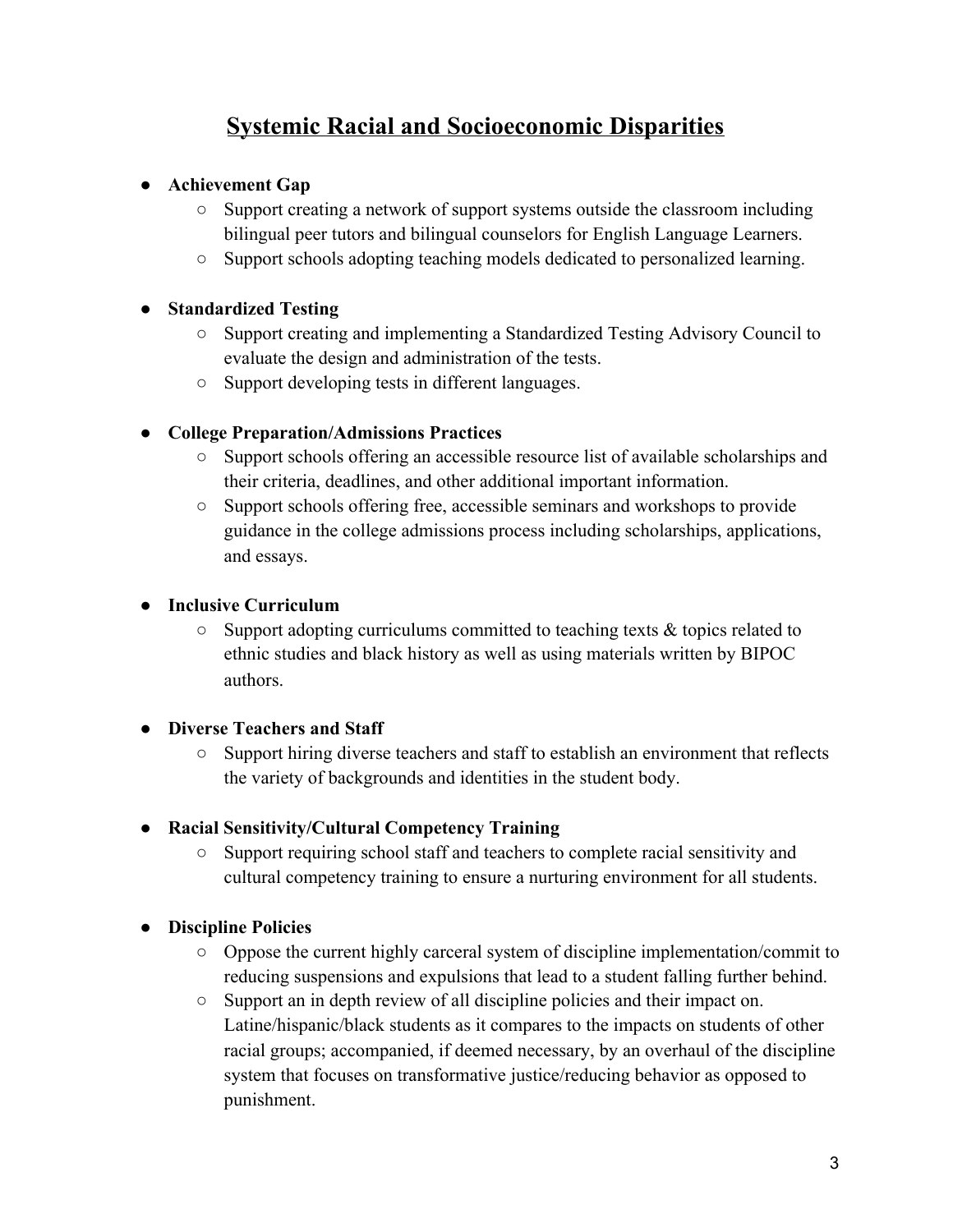$\circ$  Expand discipline policy to protect/provide recourse for students that are victims of harassment based on protected identities/create environments that are safe for students of all identities to engage in.

#### **● School Resource Officers**

○ Support the creation of a committee to interrogate the role/effectiveness of school resource officers as protection on campus with the goal of phasing out the practice and reconfiguring the funds on a city level to practices that emphasize transformative justice (school counseling, therapy, eg).

#### **● Continuum of Care for System-Involved Youth**

- Expand school counseling in California to include at least one spanish speaking counselor per site.
- Support allocation of funds for hiring a sufficient volume mental health professionals.
- Improve coordination between social workers, health and human service agencies, justice system, and school districts/county offices of education for comprehensive wrap-around services for students where they are, instead of outsourcing support to an outside organization.

#### **● Restorative and Transformative Justice**

- Support the creation of norms regarding any interpersonal conflict that follow the tenets of restorative justice (avoiding criminalization, centering the voice of the person harmed, peer mediated interaction between the harmed and harm-doer).
- Support the creation of norms regarding any disciplinary conflict that follow the tenets of transformative justice (avoiding criminalization, understanding the process by which the harm arised, analyzing the intersections of power dynamics).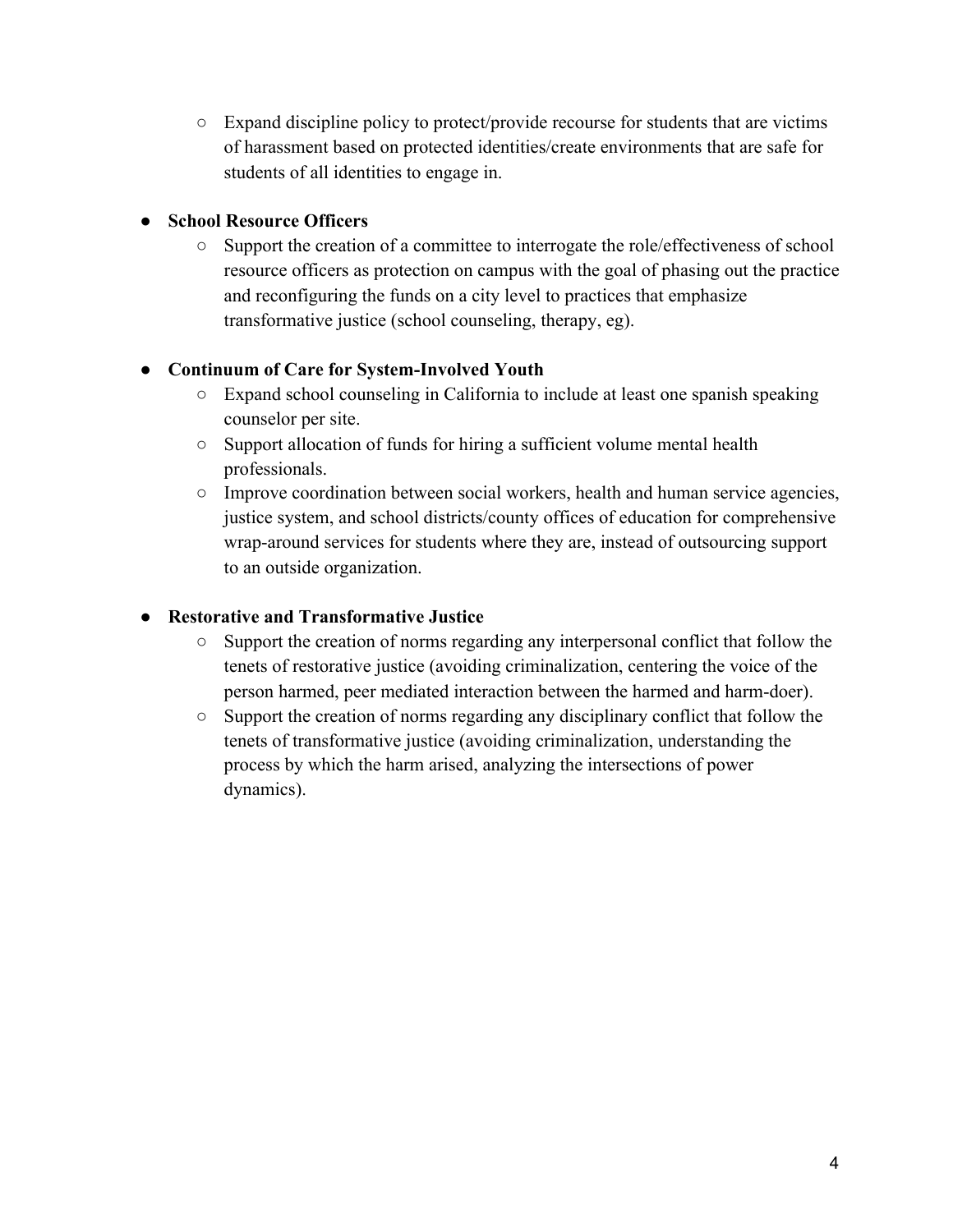## **Student Health and Safety**

#### **● Access to Hygiene Resources**

○ Support the implementation and accessibility of hygiene resources in either gender restroom as a sign of respect and inclusivity. These facilities shall be safe spaces without stripping individuals of their rights. Access to hygiene resources shall be available within restrooms, offices, and possibly among staff.

#### **● Equality Between Mental Health and Physical Health**

- Forbid the acts of harassment, intimidation, and bullying. Local Education Agencies shall recommend procedures to be set for investigating and reporting incidents.
- Support proposed language allowing students to take mental health days, just as they would sick days. Leading to the expansion of excused school absences to include mental and/ or behavioral health, this measure shall respond to the mental health crises within schools.

#### **● Healthy Lunches**

○ Provide equitable access to nutritious lunches even for those not in free or reduced lunch.

#### **● Mental Health**

- Support education providing mental health awareness and early intervention among students, staff, and faculty. In doing so the promotion of resources and supports will be increased.
- Provide forums and create safe spaces to openly speak about mental health. These safe spaces shall provide time in the day to invest in self-care for all students and school personnel.
- Actively encourage avoiding language that perpetuates mental health stigmas. This includes, but is not limited to the words crazy, insane, etc.
- Support equitable access to certified counselors, psychiatrists, and therapists.
- Post and provide awareness of available crisis lines that expand beyond suicide (ex: drug abuse, substance abuse, mental health decline, etc.). When providing awareness include programs of early intervention and post-intervention.
- Support law in an effort to create more effective and equitable mental health assessments.
- Supporting education codes mandating that Local Education Agencies in California serve to adopt policies on the basis of suicide prevention, intervention, and postintervention.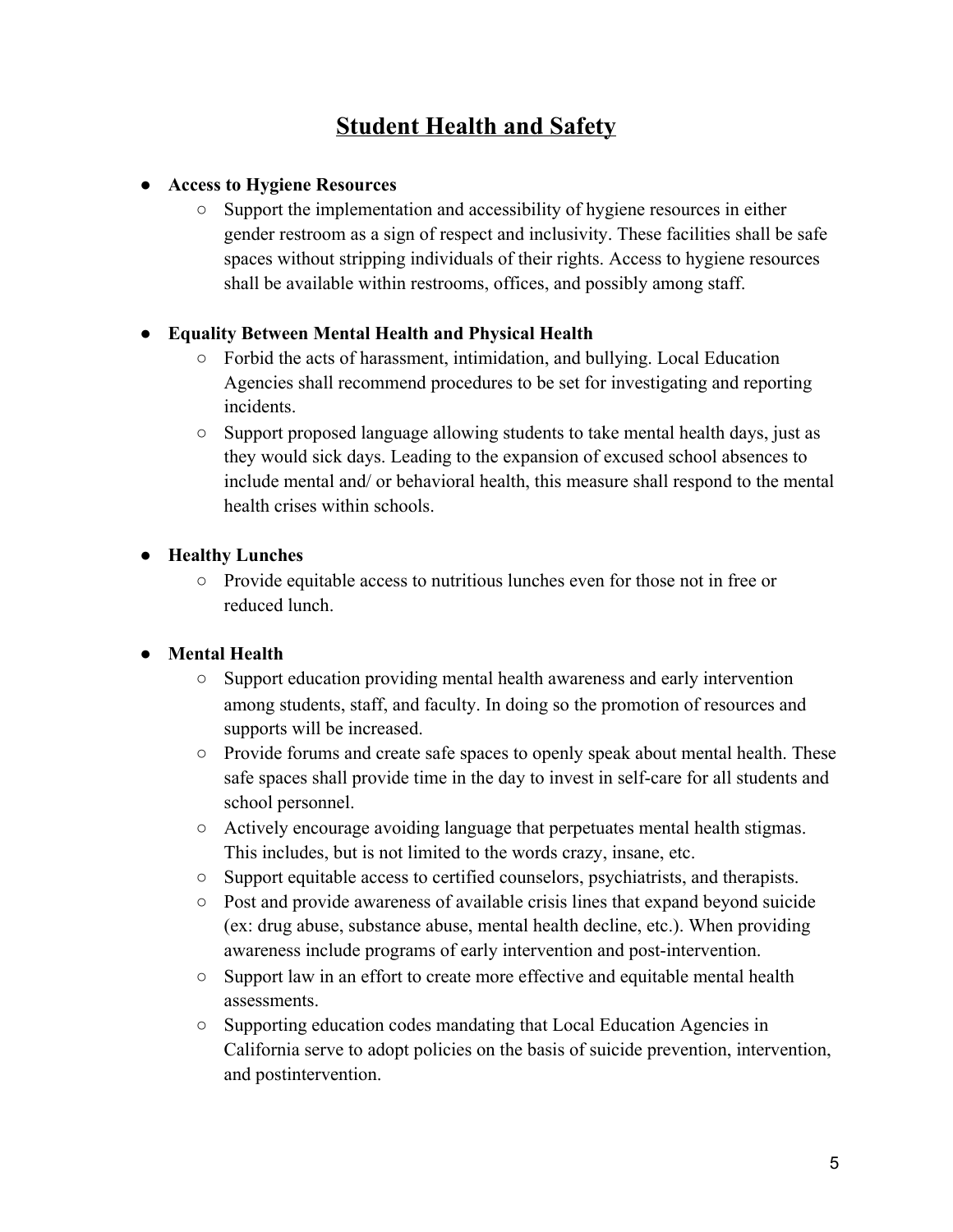- Promote Legislation in funding for homeless and mental health outreach teams to target at-risk youth.
- Support and promote education on substance misuse and abuse. While following up to adopt policies and procedures by local districts.

#### **● School Shootings Crisis Planning/Gun Reform**

- Support efforts to work collectively with school sites to maintain transparency of action taken forward. Recommended action to establish school safety committees where students can hold direct voice and opinion on ways to provide prevention, intervention, and awareness.
- Support education codes mandating that schools update their Safety Plan annually with all information.

#### **● Sex Education**

- Support efforts in consistently updating the sexual education curriculum to be more LGBTQ+ inclusive.
- $\circ$  Support initiatives that provide a more inclusive environment to all students where teachers and school personnel respond to annual training regarding lesbian, gay, bisexual, transgender, queer, and questioning pupil (LGBTQ+) through encouraging the use of resources developed by the Department of Education.
- Support the practice of more extensive, relevant sex-ed courses and requiring more intensive and frequent consent training.

#### **● Sexual Harassment Policy**

 $\circ$  Supporting law requiring that any educational institution in the State of California is mandated to have a written policy on sexual harassment.

#### **● Trauma-Informed Care**

○ Support training that recognizes the signs of mental health decline in students and school personnel. Even amongst the COVID-19 pandemic mental health and physical health needs must be met. Staff and mandated reporters can comply by reporting concerns of safety, welfare, and welling being of a child.

#### **● Wellness**

- Support curriculum providing knowledge in the physical, emotional, intellectual, interpersonal, environment, occupational, and financial aspects of life.
- Support education codes establishing no person should be subjected to discrimination under the boundaries of sexual orientation, ethnic group identification, race, national origin, religion, mental or physical disabilities, or any basis.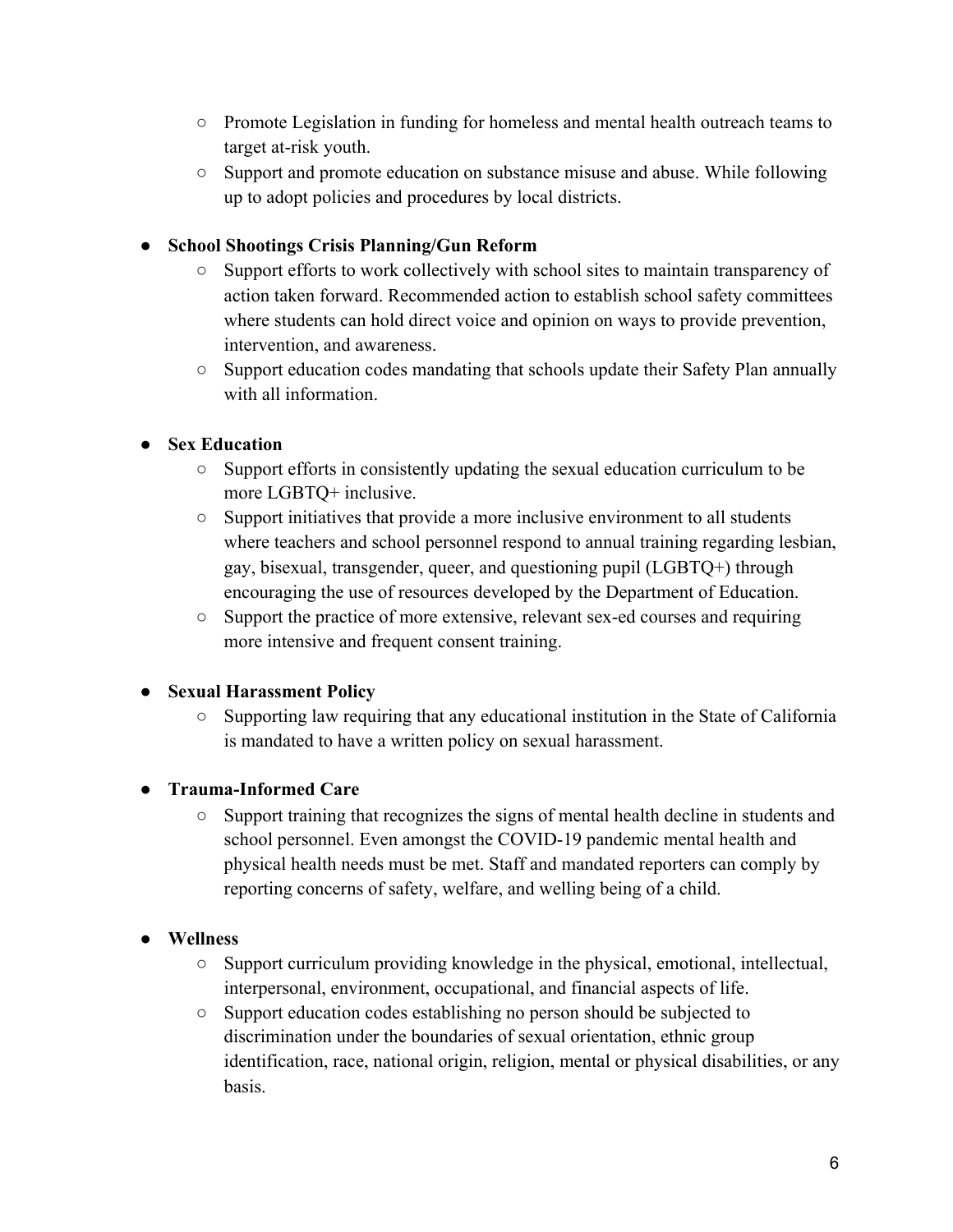## **Environmental Sustainability**

#### **● Environmental Curriculum**

- Advocate for an updated climate change and environmental science curriculum within existing frameworks in all elementary, junior high, and high schools.
- Support funding for paperless curriculum in schools, including online textbooks and course materials.

#### **● Sustainable Practices and Facilities**

- Support legislation and funding that enforces the tri-bin system in all communities.
- Support funding for sustainable school supplies such as recycled paper, stapleless stapler, etc.
- Support legislation and funding for solar power infrastructure for schools, including solar batteries, as a renewable energy resource.
- Support partnering with programs that recycle non-recyclable items, such as TerraCycle or color cycle.
- Support funding for sustainable and plastic-free hygiene products in schools such as recycled paper/bamboo toilet paper and menstrual cups.
- Support funding and legislation for package-free, plant-rich meals to be accessible to all students.
- Support funding and legislation for schools to use recycled water to irrigate greenery and gardens.
- Support funding for accessible refillable water stations and reusable water bottles for all at schools.
- Support funding for motion-sensing faucets, low-flow toilets, Volatile Organic Compounds (VOC) free paint, tile and stone flooring, LED lighting, heat pump water heaters, and hand dryers in California schools.

#### **● Climate Advocacy**

- Support the California Green New Deal and Green Recovery Plans.
- Support legislation to combat climate change and improve air quality.
- Support youth-centered organizations fighting for climate change initiatives like the Sunrise Movement.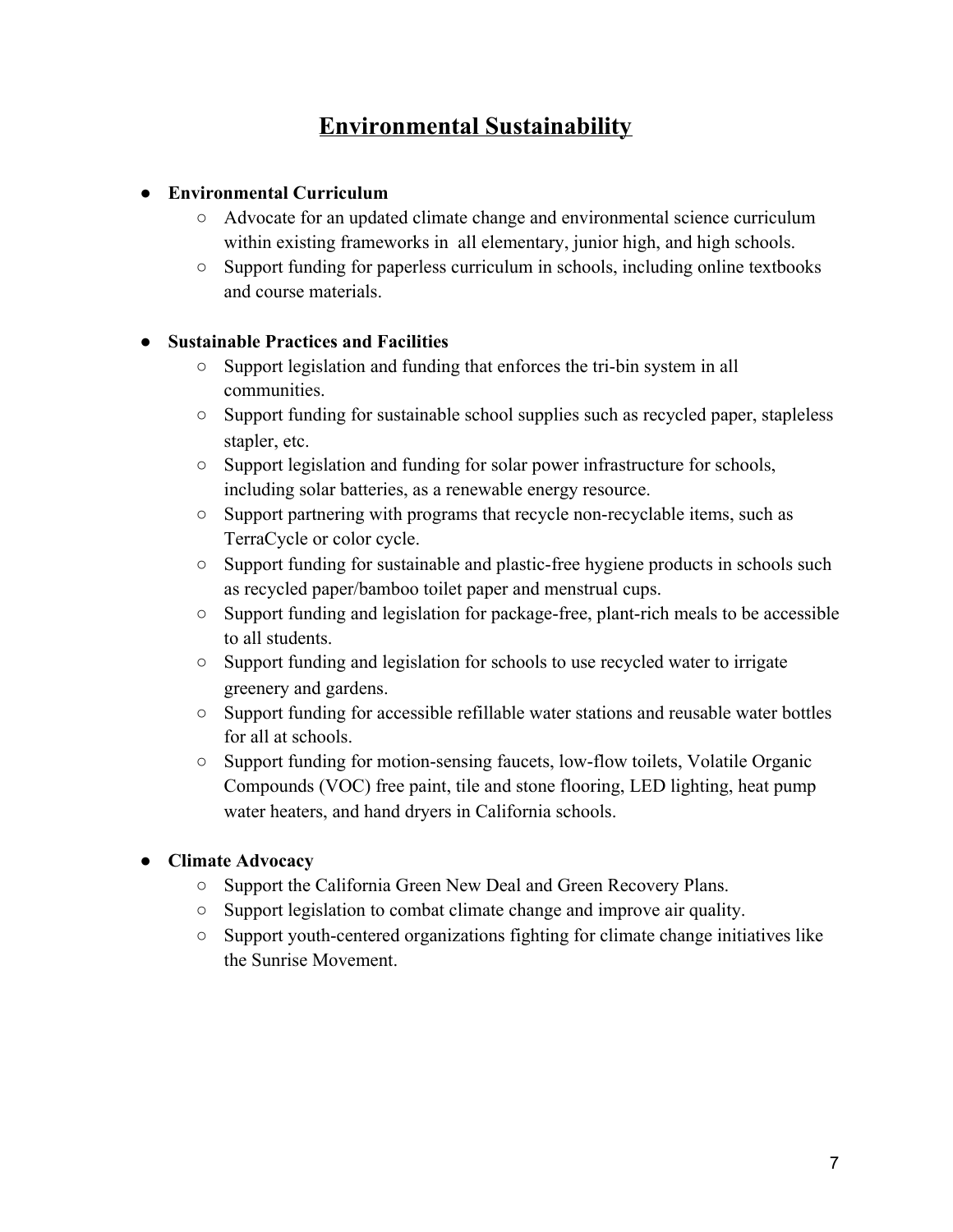## **School Culture and Environment**

#### **● Equity**

- Support nondiscriminatory dress codes that allow students to dress in accordance with their gender identity and are not enforced more stictly against transgender and gender non comforming students.
- Support the establishment of all-gender or gender non-binary bathrooms, as well as a student's freedom to choose any bathroom they identify with.
- High quality schools in both densely populated and rural areas with support for the unique needs and challenges of rural student populations.

#### **● Student Safety, Health, and Privacy**

- Divest from school resource officers, strengthening schools' commitment to psychologists, counselors, and trained mental health experts to ensure students feel safe and supported on campus.
- $\circ$  Support school lunch programs that are healthy, affordable, and don't marginalize the 58 percent of California public school students that live in a low-income family.
- Support later school start times that are consistent with adolescent health and sleep patterns.
- Support School-based social and emotional learning [\(SEL\)](https://casel.org/overview-sel/) programs including engaging classroom materials and specific classroom-management practices.
- Support privacy protections for students in regards to their transcripts, social media, health records, and discipline records. Information should only be disclosed with express permission from the student or the student's parent/guardian.

#### **● Career Technical Education**

○ Support the proportionate emphasis on career and technical skill-based instruction and inclusion of College and Career Indicators on the LCAP to measure California's priority of college and career readiness and support the implementation of CTE at schools.

#### **● Teacher Training and Credentialing**

- Support periodic training for teachers in technology, socio-emotional learning, cultural competency, and developments in education sciences. Support a diverse staff and max classroom size of 20 students.
- Support the implementation of updated and culturally responsive credentialing requirements for new teachers.